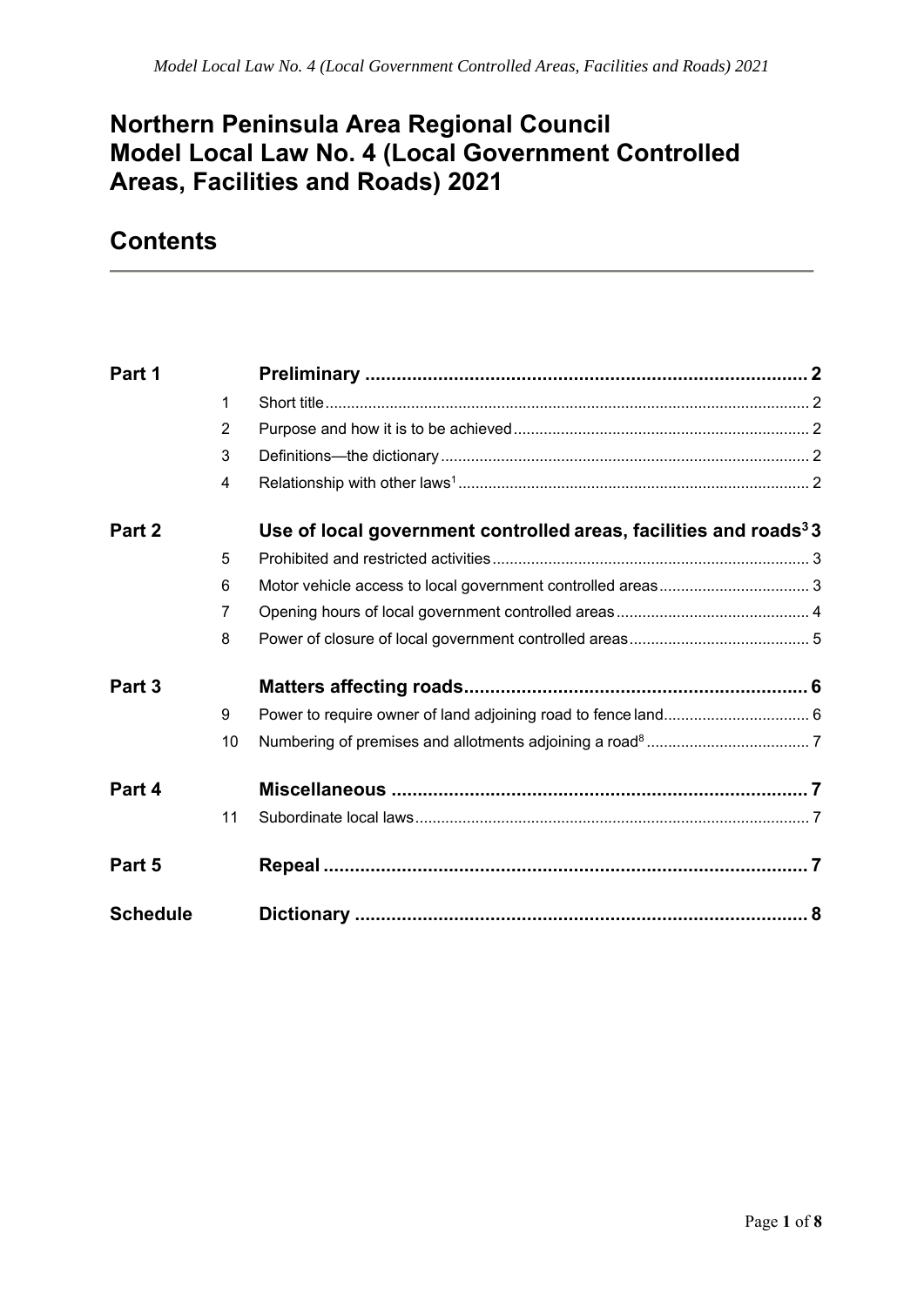## **Part 1** Preliminary

## **1 Short title**

This model local law may be cited as *Model Local Law No. 4 (Local Government Controlled Areas, Facilities and Roads) 2021.* 

## **2 Purpose and how it is to be achieved**

- (1) The purpose of this local law is to—
	- (a) protect the health and safety of persons using local government controlled land, facilities, infrastructure and roads; and
	- (b) preserve features of the natural and built environment and other aspects of the amenity of local government controlled land, facilities, infrastructure and roads.
- (2) The purpose is to be achieved by providing for—
	- (a) the regulation of access to local government controlled areas; and
	- (b) the prohibition or restriction of particular activities on local government controlled areas or roads; and
	- (c) miscellaneous matters affecting roads.

### **3 Definitions—the dictionary**

The dictionary in the schedule defines particular words used in this local law.

## **4 Relationship with other laws1**

This local law is—

- (a) in addition to and does not derogate from laws<sup>2</sup> regulating the use of trust land and roads; and
- (b) is to be read with *Local Law No. 1 (Administration) 2021*.

<sup>&</sup>lt;sup>1</sup> This local law and any subordinate local law made under it do not apply to the extent of any inconsistency with a law of the State or the Commonwealth. See the Act, section 27.

Other legislation that may be relevant in the application of this local law includes the *Land Act 1994*, the *Land Regulation 1995* and the *Land Protection (Pest and Stock Route Management) Act 2002*.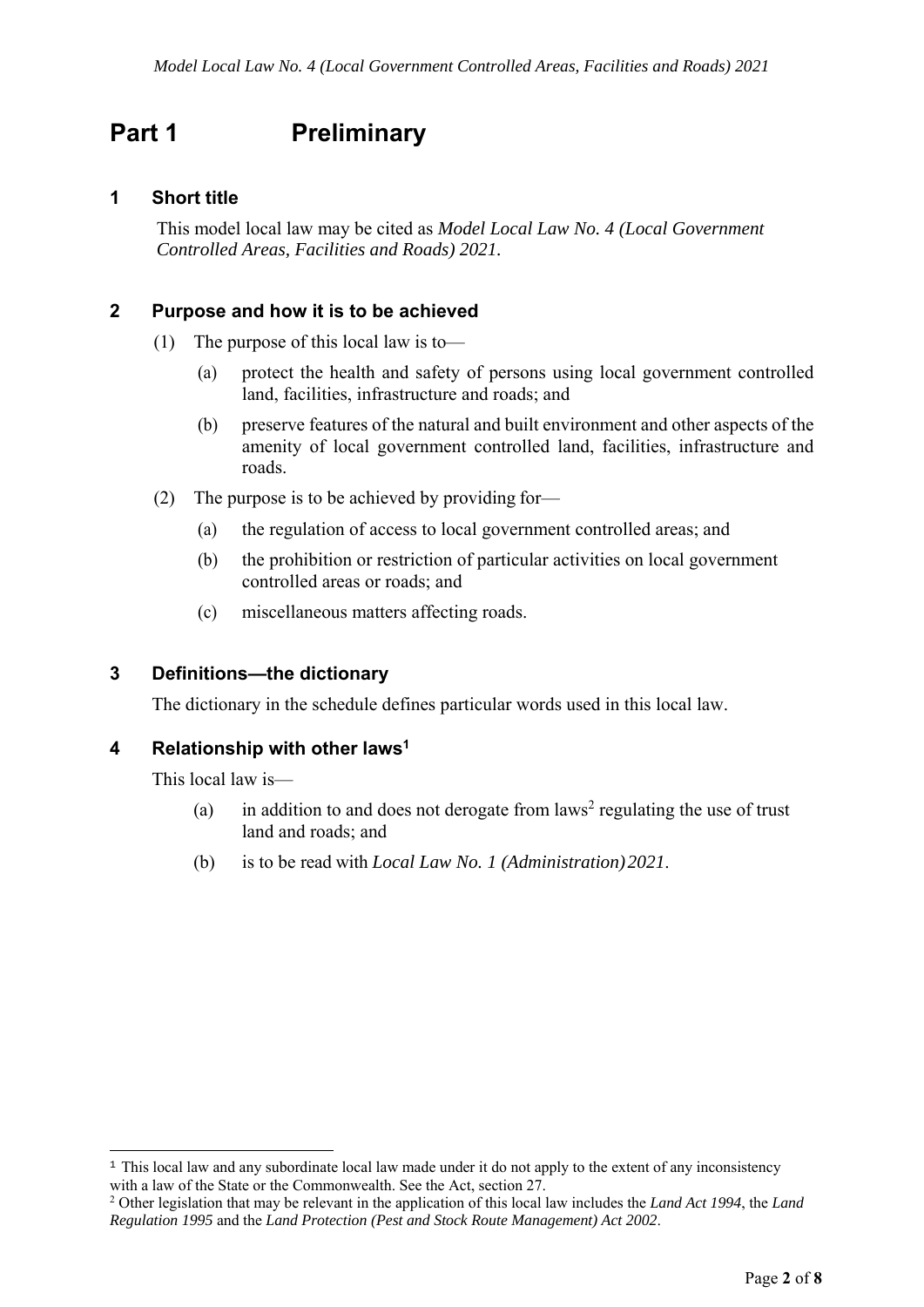## **Part 2 Use of local government controlled areas, facilities and roads3**

### **5 Prohibited and restricted activities**

- (1) The local government may, by subordinate local law, declare an activity to be—
	- (a) prohibited in a local government controlled area or road (a *prohibited activity*); or
	- (b) restricted in a local government controlled area or road (a *restricted activity*).

### *Example for paragraph (a)—*

The local government may declare that the lighting of fires is a prohibited activity in all local government controlled areas, in a particular local government controlled area or in a part of a local government controlled area.

#### *Example for paragraph (b)-*

The local government may declare that the playing of sport generally, or the playing of certain sports, is a restricted activity in that it is restricted to particular times of the day, week, month or year in all local government controlled areas, in a particular local government controlled area or in a part of a local government controlled area.

- (2) The local government must take reasonable steps to provide notice to members of the public regarding restricted activities declared for local government controlled areas or roads.
- (3) In this section—

*reasonable steps* may include the display of a notice at a prominent place within each local government controlled area for which a declaration under subsection (1)(b) has been made, stating—

- (a) if the declaration relates to the whole area—the restricted activities for the area; and
- (b) if the declaration relates to a part of the area—the restricted activities and a description of the part of the area to which the declaration applies; and
- (c) in general terms, the provisions of subsection (4).
- (4) A person must not engage in a prohibited activity or a restricted activity.

Maximum penalty - 20 penalty units

### **6 Motor vehicle access to local government controlled areas**

(1) A *motor vehicle access area* is an area within a local government controlled area that is—

<sup>&</sup>lt;sup>3</sup> *Local Law No. 1 (Administration) 2021* deals with activities on local government controlled areas and roads that require the local government's approval, such as commercial use of local government controlled areas and roads, alterations or improvements to local government controlled areas, and other miscellaneous regulated activities.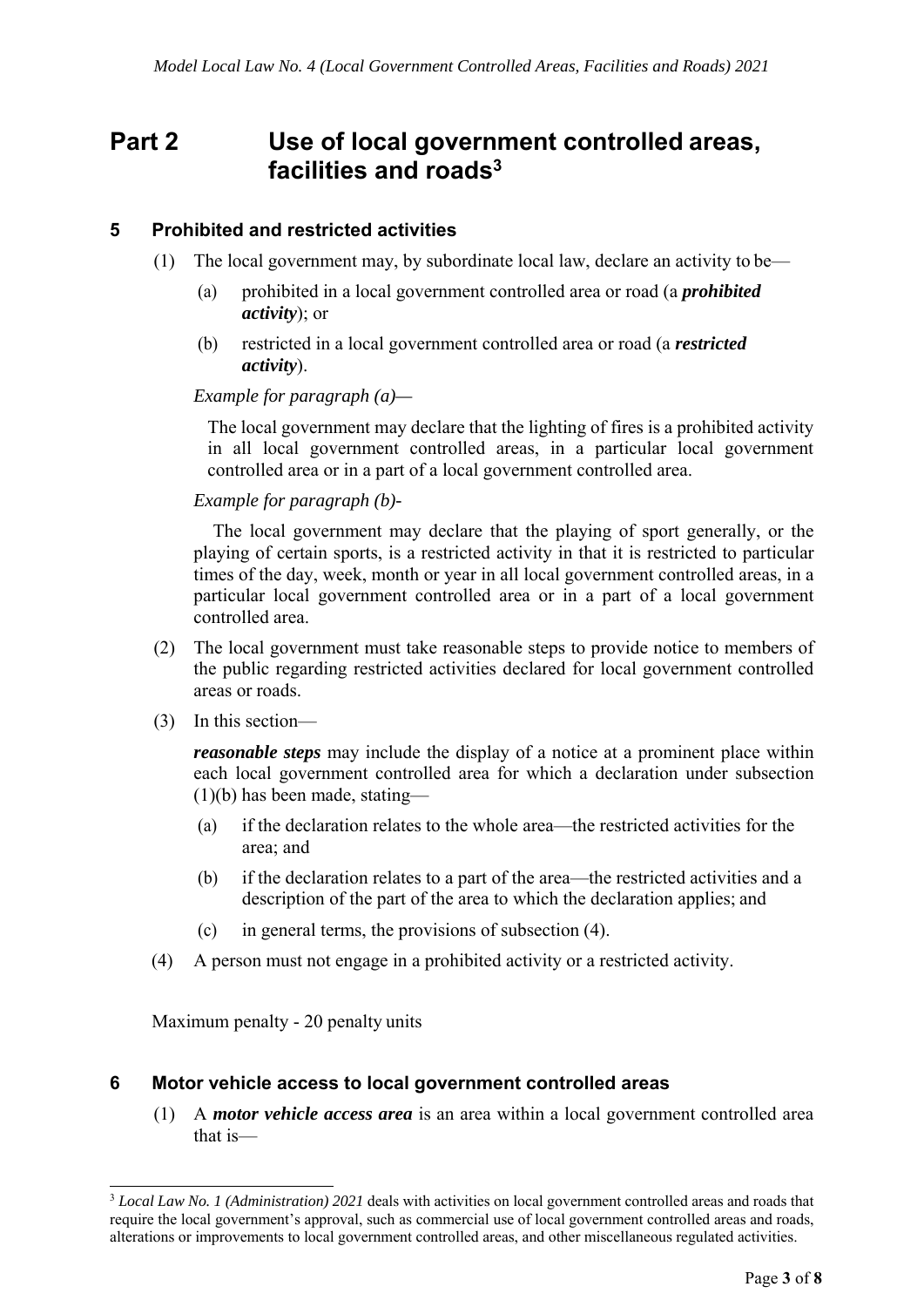- (a) a car park or roadway for which there is no sign or traffic control device indicating that vehicles owned by members of the public are excluded; or
- (b) declared under a subordinate local law for this paragraph as a motor vehicle access area.
- (2) For the purposes of *Local Law No.1 (Administration) 2021*, section 5(b), it is a prescribed activity<sup>4</sup> to bring a motor vehicle onto or drive a motor vehicle on any part of a local government controlled area that is not a motor vehicle access area.
- (3) The local government may, by subordinate local law, declare a specific type of motor vehicle (a *prohibited vehicle*) as prohibited in a specified motor vehicle access area.
- (4) For the purposes of *Local Law No.1 (Administration) 2021*, section 5(b), it is a prescribed activity<sup>5</sup> to bring a prohibited vehicle onto or drive a prohibited vehicle on the specified motor vehicle access area.
- (5) However, subsections (2) and (4) do not apply for an emergency vehicle.
- (6) The local government must take reasonable steps to provide notice to members of the public regarding—
	- (a) declarations of motor vehicle access areas under subsection (1)(b); and
	- (b) declarations of prohibited vehicles under subsection (3).
- (7) In this section—

*emergency vehicle* includes the following—

- (a) an ambulance;
- (b) a fire-engine;
- (c) a police vehicle;
- (d) another vehicle, including a tow truck, helicopter or mobile crane, if used in circumstances of an emergency.

*reasonable steps* include, as a minimum, the display of a notice at a prominent place within each declared motor vehicle access area stating—

- (a) a description of the declared motor vehicle access area; and
- (b) a description of prohibited vehicles for the area; and
- (c) in general terms, the provisions of subsections (2) and (4).

## **7 Opening hours of local government controlled areas**

- (1) The local government may, by subordinate local law, declare the times when a local government controlled area is open to the public (the *opening hours*).
- (2) A person must not enter or remain in a local government controlled area outside

<sup>4</sup> *Local Law No.1 (Administration) 2021*, section 6, creates an offence for a person to undertake a prescribed activity without a current approval granted by the local government. Section 7 requires that the approval be obtained under part 2 of that local law.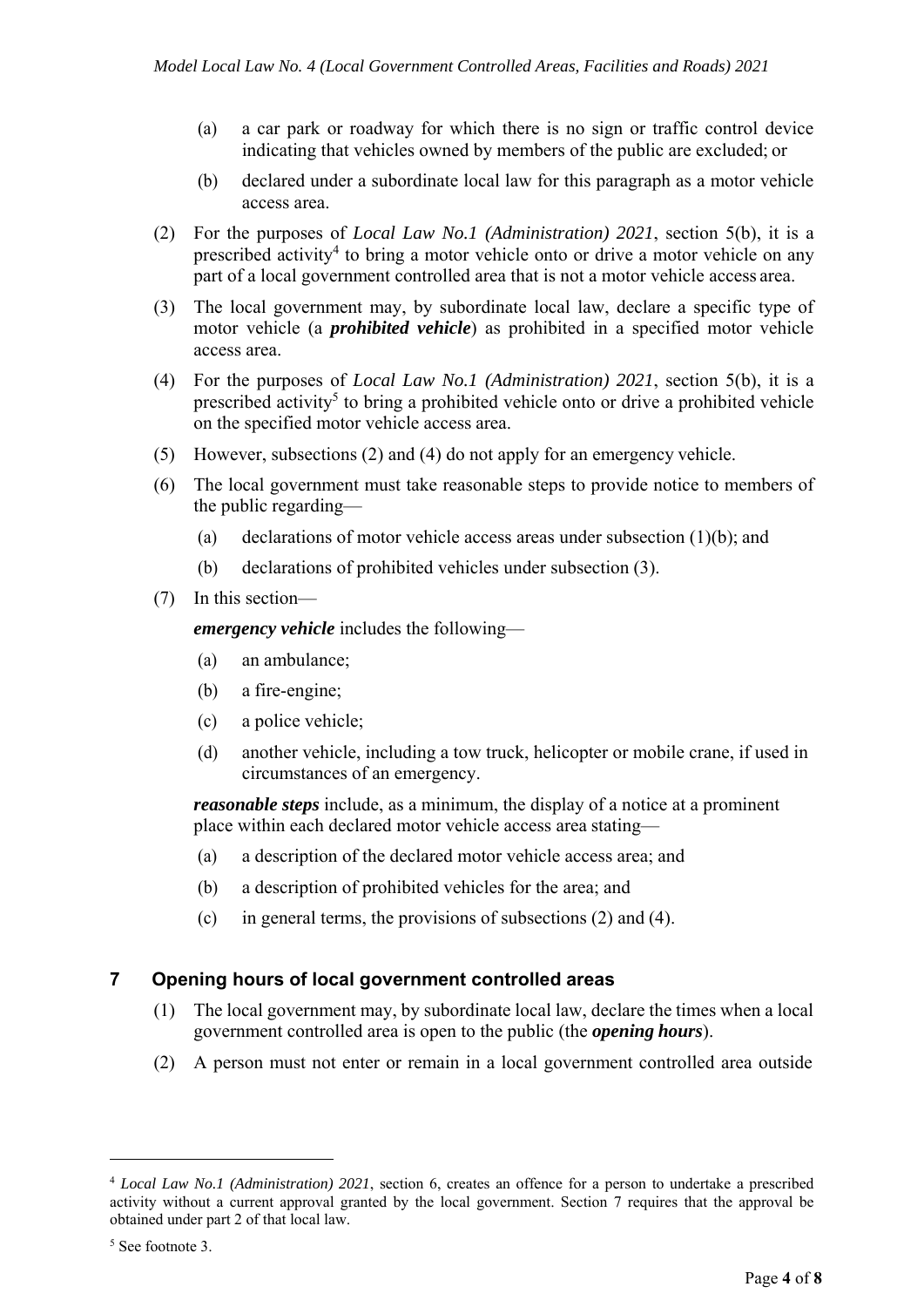the opening hours unless the person is authorised to do so by the chief executive officer<sup>6</sup>.

Maximum penalty for subsection (2)—20 penalty units.

(3) If the local government declares the opening hours for a local government controlled area under subsection (1), it must place a notice showing the opening hours at each public entrance to the area.

### **8 Power of closure of local government controlled areas**

- (1) The local government may, by resolution, temporarily close a local government controlled area to public access—
	- (a) to carry out construction, maintenance, repair or restoration work; or
	- (b) to protect the health and safety of a person or the security of a person's property; or
	- (c) because of a fire or other natural disaster; or
	- (d) to conserve or protect the cultural or natural resources of the area or native wildlife.
- (2) A resolution under subsection (1)—
	- (a) must state a period, not greater than 6 months, during which the area will be closed; and
	- (b) must be revoked by the local government as soon as practicable after the local government becomes satisfied that the reason for making the resolution no longer exists.
- (3) The local government may, by subordinate local law, permanently close a local government controlled area to public access for any of the following reasons—
	- (a) the conservation of the cultural or natural resources of the area, including, for example—
		- (i) to protect significant cultural or natural resources; or
		- (ii) to enable the restoration or rehabilitation of the area; or
		- (iii) to protect a breeding area for native wildlife; or
		- (iv) to manage a significant Aboriginal area in the area in a way that is consistent with Aboriginal tradition; or
		- (v) to manage a significant Torres Strait Islander area in the area in a way that is consistent with Island custom;
	- (b) protection of the health and safety of members of the public;
	- (c) protection of a facility or service in the area, including, for example, infrastructure, water supply facilities or power generating equipment;
	- (d) protection of the amenity of an area adjacent to the area;
	- (e) the orderly or proper management of the area.

<sup>6</sup> See definition of *chief executive officer* in the Act, schedule 4.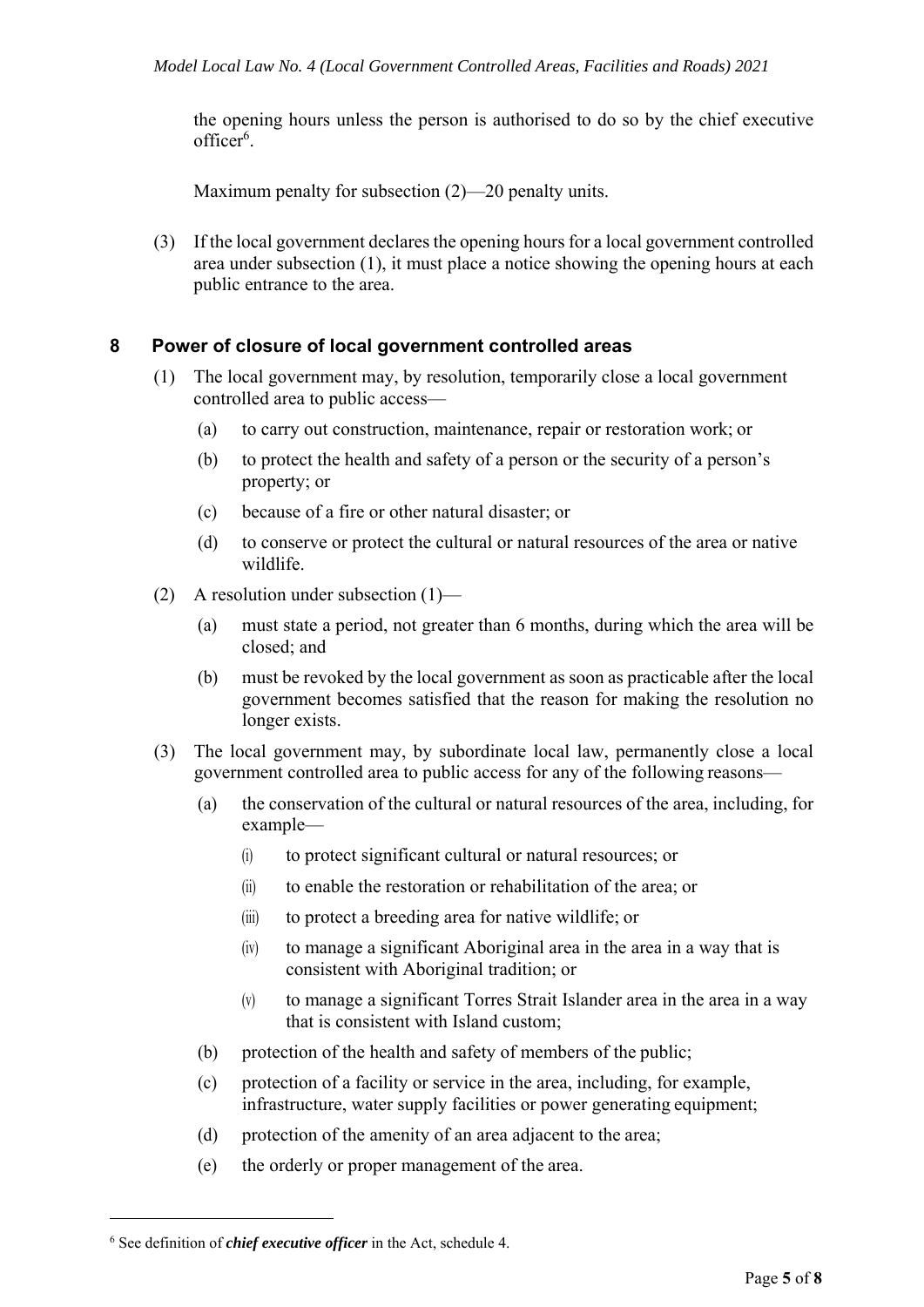(4) If the local government closes a local government controlled area under subsections (1) or (3), it must place at each public entrance to the area a notice of the closure, including a statement of the duration of the closure.

*Example—* 

If the local government closes an area that is part of a wider local government controlled area, it must place notices at each public entrance to the closed area.

(5) A person must not enter or remain in a local government controlled area while it is closed to public access under this section, unless the person is authorised to do so by the chief executive officer.

Maximum penalty for subsection (5)—20 penalty units.

(6) In this section—

*significant Aboriginal area* see the *Aboriginal Cultural Heritage Act 2003*, section 9.

*significant Torres Strait Islander area* see the *Torres Strait Islander Cultural Heritage Act 2003*, section 9.

# **Part 3 Matters affecting roads**

### **9 Power to require owner of land adjoining road to fence land**

- (1) This section applies if, in the local government's opinion, it is necessary for land adjoining a road to be fenced to prevent the risk of—
	- (a) animals escaping from the land onto the road; or
	- (b) interference with the safe movement of traffic or the safe use of the road.
- (2) The local government may, by giving a compliance notice<sup>7</sup> to the owner—
	- (a) if the land is not currently fenced—require the owner to fence the land; or
	- (b) if a current fence on the land is in disrepair—require the owner to repair or replace the fence.
- (3) The local government may, by subordinate local law, set out the minimum standards with which the fence must comply.
- (4) In this section—

*animal* does not include a native animal, feral animal or pest animal.

*feral animal* see *Animal Care and Protection Act 2001*, section 42. *pest animal* see *Animal Care and Protection Act 2001*, section 42*.* 

<sup>7</sup> See *Local Law No.1 (Administration) 2021*, section 27, regarding the requirements for compliance notices.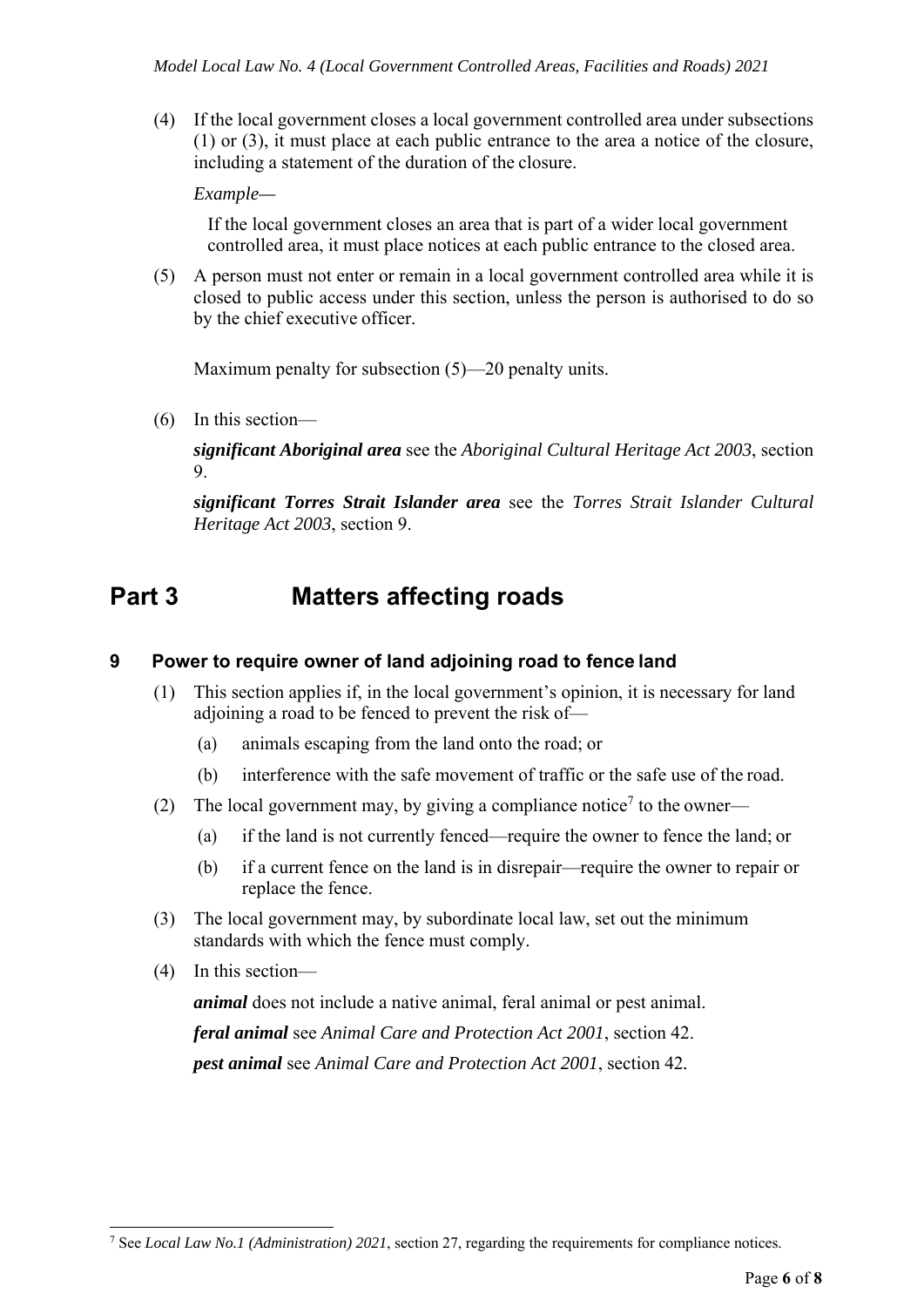### **10 Numbering of premises and allotments adjoining a road8**

(1) An owner of land must not adopt a number for a building or allotment that is inconsistent with a numbering system adopted by the local government under this section.

Maximum penalty for subsection (1)—10 penalty units.

(2) An owner of land (other than vacant land) must display the number allocated so as to be easily identified from the adjoining road.

Maximum penalty for subsection (2)—10 penalty units.

## **Part 4 Miscellaneous**

### **11 Subordinate local laws**

The local government may make subordinate local laws about—

- (a) the declaration of prohibited activities or restricted activities;<sup>9</sup> or
- (b) the declaration of motor vehicle access areas; $^{10}$  or
- (c) the declaration of prohibited vehicles;<sup>11</sup> or
- (d) the opening hours for a local government controlled area;<sup>12</sup> or
- (e) closing a local government controlled area to public access;13 or
- (f) minimum standards for fences on land adjoining a road.<sup>14</sup>

## **Part 5 Repeal**

## **12 Repeal of** *Local Law No. 4 (Local Government Controlled Areas, Facilities and Roads) 2011***.**

*Local Law No. 4 (Local Government Controlled Areas, Facilities and Roads) 2011* is repealed.

- $11$  See section 6(3).
- $12$  See section 7(1).
- $13$  See section 8(3).

<sup>&</sup>lt;sup>8</sup> See the Act, section 60, regarding control of roads by a local government.

 $9$  See section 5(1).

 $10$  See section 6(1).

 $14$  See section 9(3).